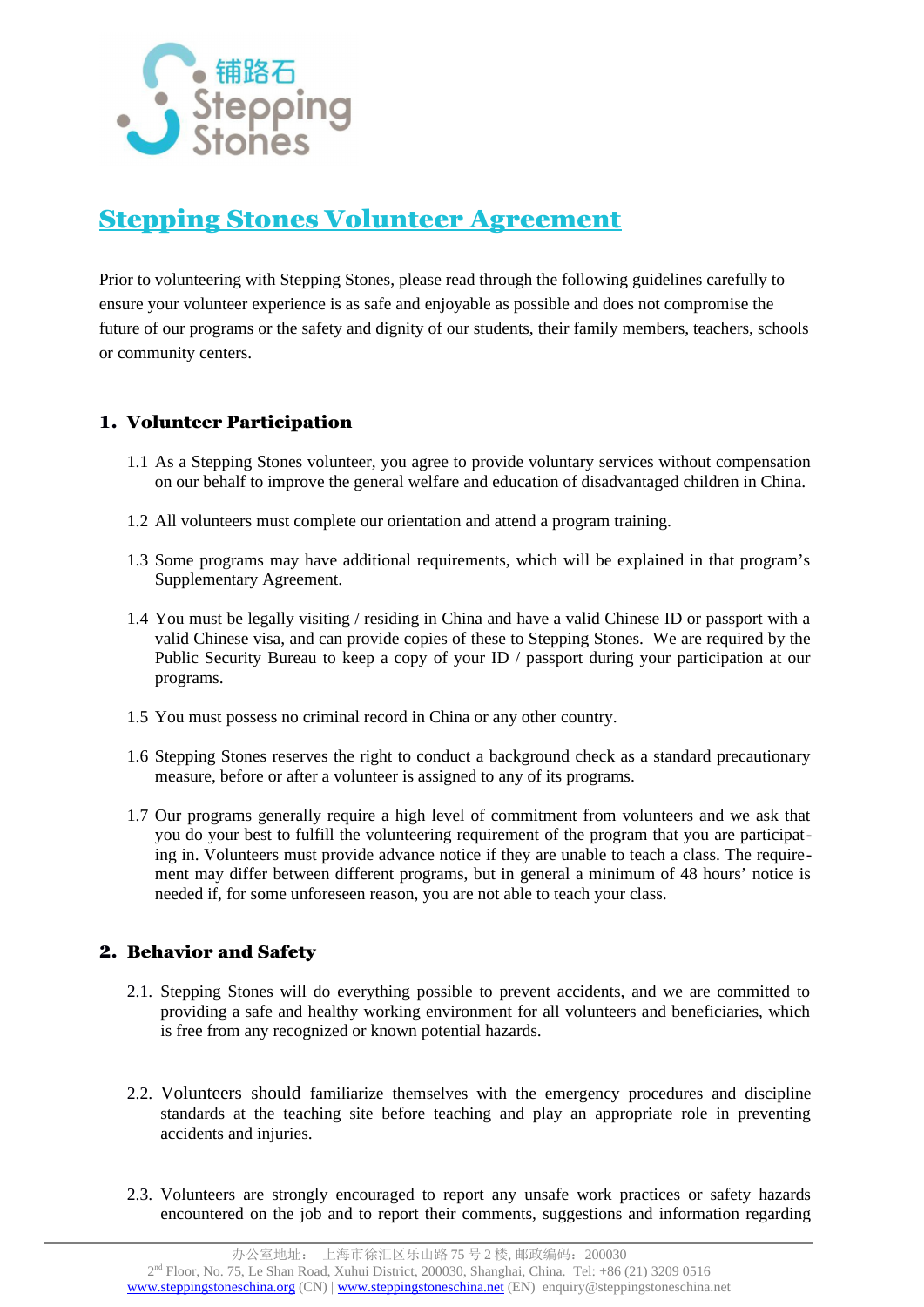

health and safety to the program manager. Any accidents or incidents are to be immediately reported to the program manager, as well as the site supervisor.

- 2.4. During your volunteering period, you will meet people from many different cultural and socioeconomic backgrounds. Please treat them all with equal respect. This includes your students, their teachers and family members, other volunteers and Stepping Stones staff. Never talk disrespectfully about our partner schools and community centers, the local area or the way things are done in their community.
- 2.5. Avoid teaching or discussing the topics of religion and politics, as it is strictly forbidden by Chinese law.
- 2.6. Use only appropriate and respectful physical contact with students. For example, there is nothing wrong with putting a hand on a child's shoulder or holding a young child's hand to encourage them. Cuddling, kissing, or any other physical contact that may be construed by others as inappropriate behavior is not acceptable and could lead to your dismissal as a volunteer. Never be alone with a child.
- 2.7. Private communications with students under the age of 18 without the supervision of the parent/lawful guardian is not acceptable.
- 2.8. Physical restraint should only be used when there is an immediate danger or a strong likelihood of a child injuring him/herself or others or seriously damaging property. It should be performed with another staff member or volunteer present, in a non-intrusive manner with only sufficient force to prevent the child from damaging self or others. Under no circumstance should corporal punishment ever be usedand no other type of violence, threat, intimidation, or harassment will be tolerated towards anyone in Stepping Stones' programs.
- 2.9. It is never acceptable for students to hit, kick, bite or punch others. A local staff member should be sent for immediately in any emergency or dangerous situation.
- 2.10. Never teach under the influence of alcohol or illegal substances, regardless of volume consumed.
- 2.11. Please comply with health protocols at the program site. Do not go to a program site if you have a contagious illness.
- 2.12. Never leave the students unattended during your class time. If you need to leave the classroom, ensure that there is another adult to cover for you during your absence.
- 2.13. To ensure the safety of the students, sports and physical activity should be avoided.
- 2.14. If you receive private requests from parents, local teachers, etc. to perform additional services to our beneficiaries outside of Stepping Stones programs' scope, you are not required to accept. You are encouraged to do only what you are comfortable with and inform us if you have any concerns. Stepping Stones is not responsible for additional services that are privately arranged between volunteers and beneficiaries.
- 2.15. If you notice or suspect inappropriate behavior, including harassment, by other volunteers, staff members or staff at the volunteering site, we strongly encourage you to voice your concerns to the program manager or Executive Director (director $(\partial$ steppingstoneschina.net). All such issues will be handled with appropriate confidentiality.